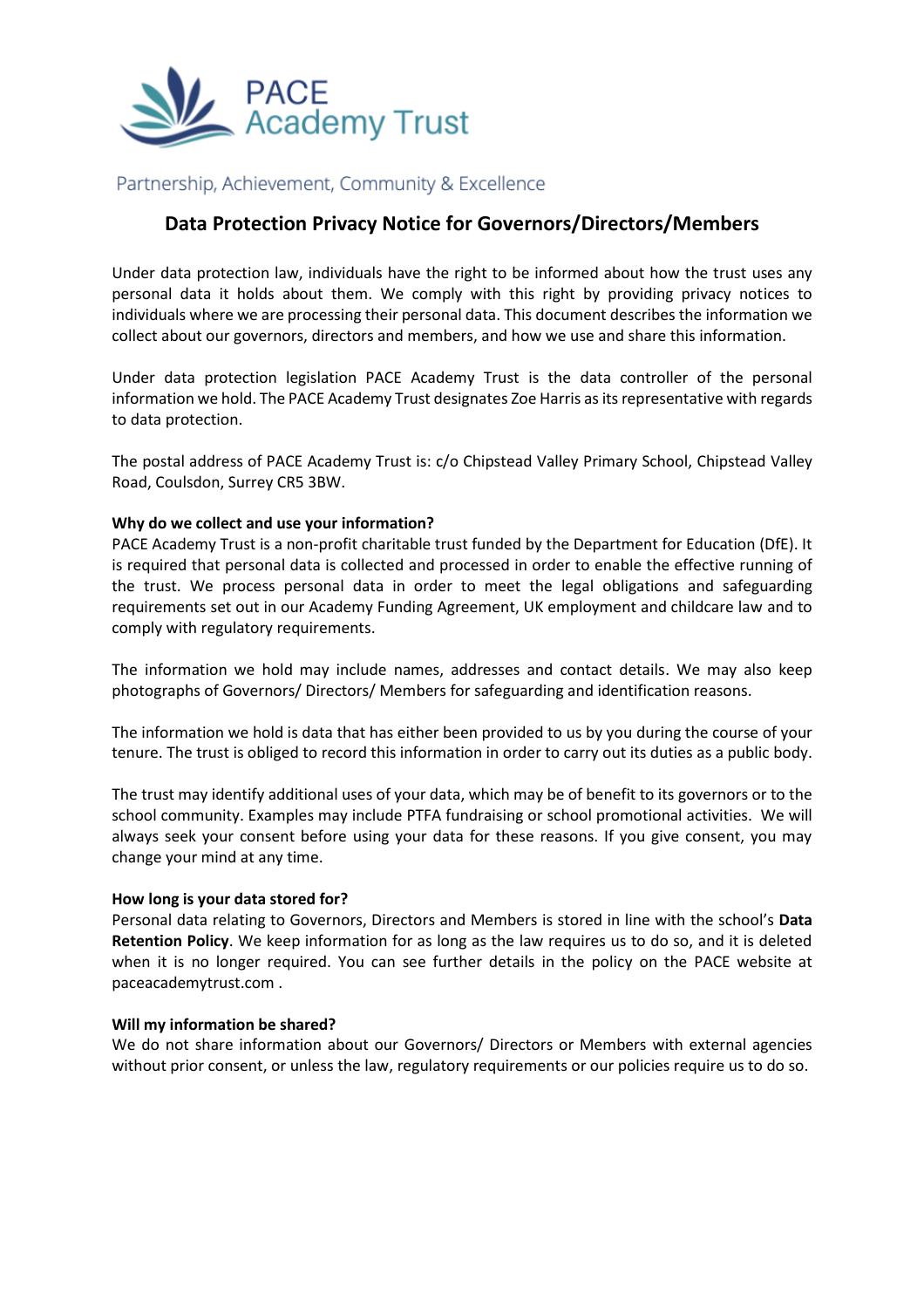We are required to share some personal information with Local Authorities, the DfE (Get information in Schools) and our Auditors.

We may also share data with approved third parties or contractors in order to support governor communication and training and development. Examples may include training providers, IT support and communication tools.

### **Requesting access to your personal data**

Under data protection legislation, governors have the right to request access to view the information that we hold about them. Requests for access to view your personal information must be recorded in writing. You may make a request verbally by speaking to a member of staff who will record your request.

Alternatively, you may use our Subject Access Request form or write your own letter addressed to the relevant Headteacher or the Chief Executive or send it care of our nominated Data Protection Officer: Andy Trelford, OpenAIR Systems Limited, Unit 20 Capital Business Centre, Croydon, Surrey, CR2 0BS, or submit an emailed request to:

| <b>Stanford Primary School</b>  | stanford.sars@openair.systems    |
|---------------------------------|----------------------------------|
| <b>Beecholme Primary</b>        | beecholme.sars@openair.systems   |
| <b>Chipstead Valley Primary</b> | chipstead.sars@openair.systems   |
| <b>Keston Primary School</b>    | keston.sars@openair.systems      |
| <b>New Valley Primary</b>       | newvalley.sars@openair.systems   |
| <b>PACE Academy</b>             | paceacademy.sars@openair.systems |
|                                 |                                  |

Further information is available in our Data Protection Policy on the PACE Academy Trust website. For further queries about the data we hold, please contact the relevant school office or a member of the school or trust leadership teams.

If you have a concern about the way we collect or use your personal data, we invite you to raise the matter with us in the first instance. Alternatively, you can contact the Information Commissioner's Office by post: Information Commissioner's Office, Wycliffe House, Water Lane, Wilmslow, Cheshire, SK9 5AF, by telephone: 0303 123 113 or 01625 545 745, or online at[: https://ico.org.uk/concerns](https://ico.org.uk/concerns)



Registered Office: Chipstead Valley Primary School, Chipstead Valley Road, Coulsdon, Surrey, CR5 3BW

**Chief Executive** 

Zoe Harris zoe.harris@paceacademytrust.com



www.paceacademytrust.com 01737 553255 08891864